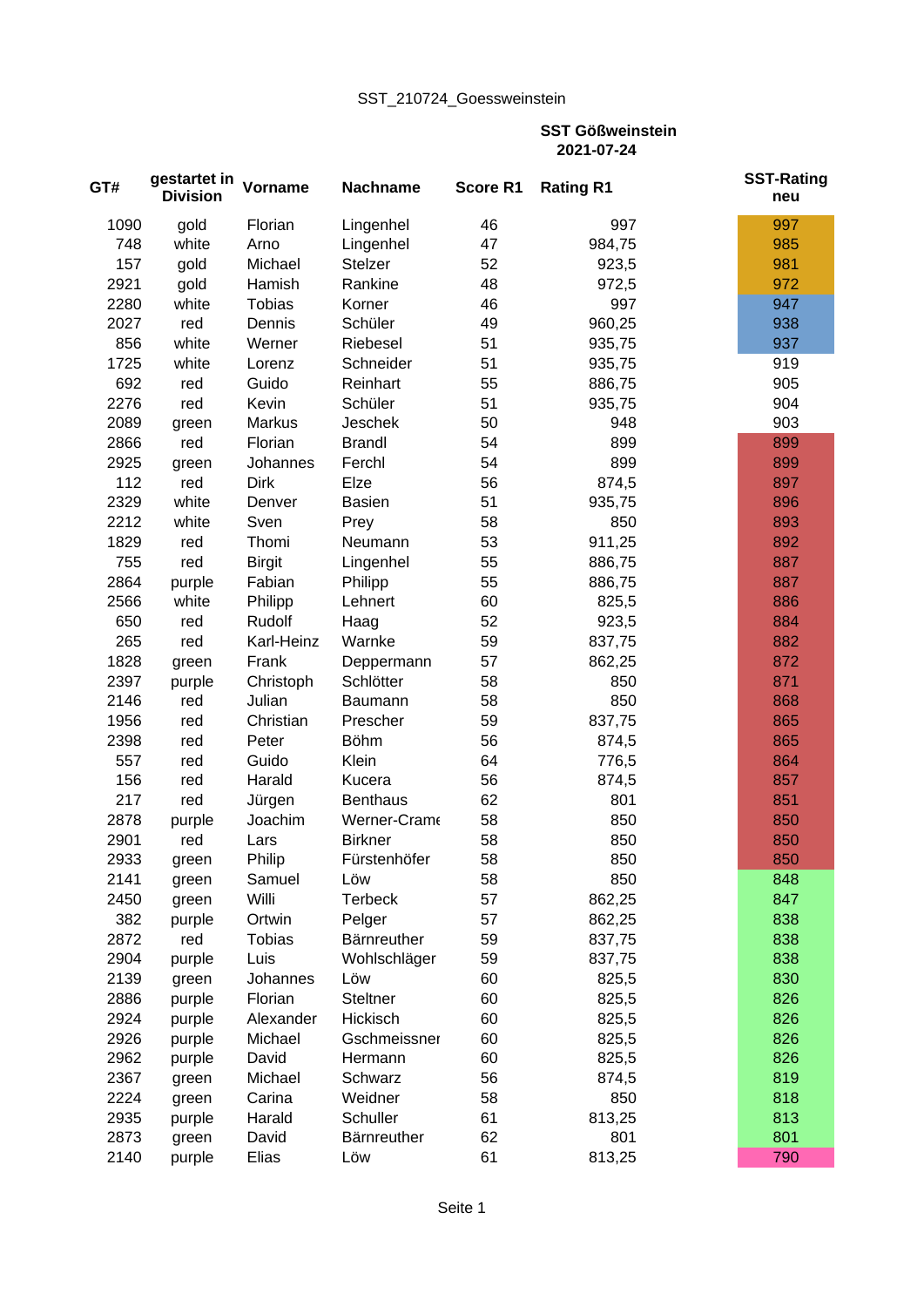## SST\_210724\_Goessweinstein

| 2869 | red    | Simon         | <b>Bärnreuther</b> | 63 | 788,75 | 789 |
|------|--------|---------------|--------------------|----|--------|-----|
| 2911 | purple | Andreas       | Obenauf            | 63 | 788,75 | 789 |
| 2936 | purple | Richard       | Schönl             | 63 | 788,75 | 789 |
| 2944 | purple | Jannik        | Schüler            | 63 | 788,75 | 789 |
| 2874 | green  | <b>Markus</b> | Hofmann            | 64 | 776,5  | 776 |
| 420  | purple | Richard       | <b>Bulla</b>       | 61 | 813,25 | 770 |
| 2934 | purple | Timo          | Schuller           | 65 | 764,25 | 764 |
| 706  | purple | Sonja         | Reinhart           | 60 | 825,5  | 763 |
| 2942 | purple | <b>Dieter</b> | <b>Birkner</b>     | 67 | 739,75 | 740 |
| 2960 | purple | Stefan        | Heckelsmüller      | 68 | 727,5  | 728 |
| 2879 | purple | Konrad        | Beck               | 69 | 715,25 | 715 |
| 2920 | purple | Hajo          | Lohbrandt          | 69 | 715,25 | 715 |
| 2952 | purple | Daniel        | Kutscher           | 69 | 715,25 | 715 |
| 2912 | purple | Claudia       | Daxner             | 71 | 690,75 | 691 |
| 2957 | purple | Alena         | Müller             | 73 | 666,25 | 666 |
| 2943 | purple | <b>Bärbel</b> | <b>Birkner</b>     | 81 | 568,25 | 568 |
| 2377 | purple | Tabea         | Löw                | 81 | 568,25 | 435 |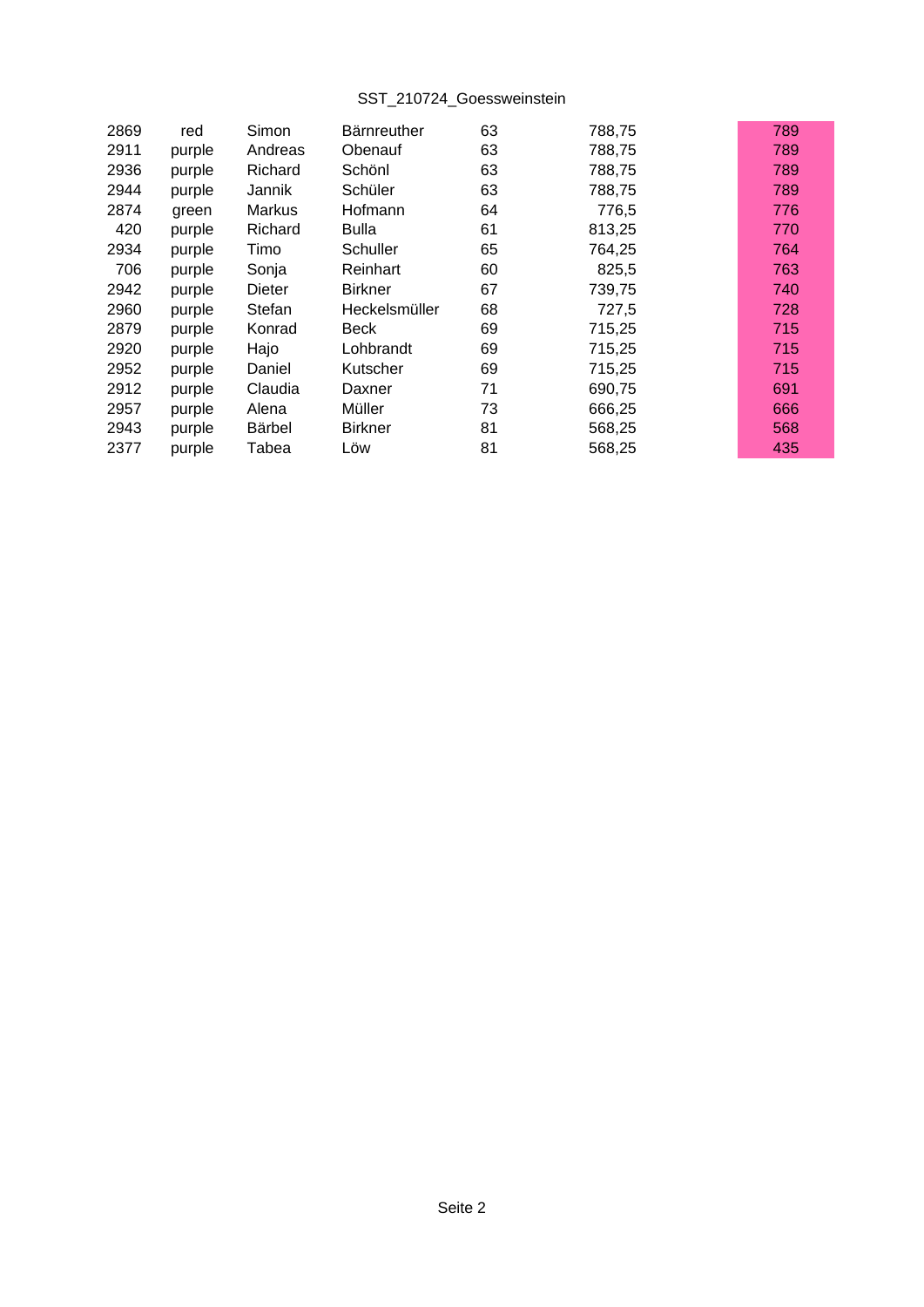| neue<br><b>Division</b> |  |
|-------------------------|--|
| gold                    |  |
| gold                    |  |
| gold                    |  |
| gold                    |  |
| blue                    |  |
| blue                    |  |
| blue                    |  |
| white                   |  |
| white                   |  |
| white                   |  |
| white                   |  |
| red                     |  |
| red                     |  |
| red                     |  |
| red                     |  |
| red                     |  |
| red                     |  |
| red                     |  |
| red                     |  |
| red                     |  |
| red                     |  |
| red                     |  |
| red                     |  |
| red                     |  |
| red                     |  |
| red                     |  |
| red                     |  |
| red                     |  |
| red                     |  |
| red                     |  |
| red                     |  |
| red                     |  |
| red                     |  |
| green                   |  |
| green                   |  |
| green                   |  |
| green<br>green          |  |
|                         |  |
| green<br>green          |  |
| green                   |  |
| green                   |  |
| green                   |  |
| green                   |  |
| green                   |  |
| green                   |  |
| green                   |  |
| purple                  |  |
|                         |  |